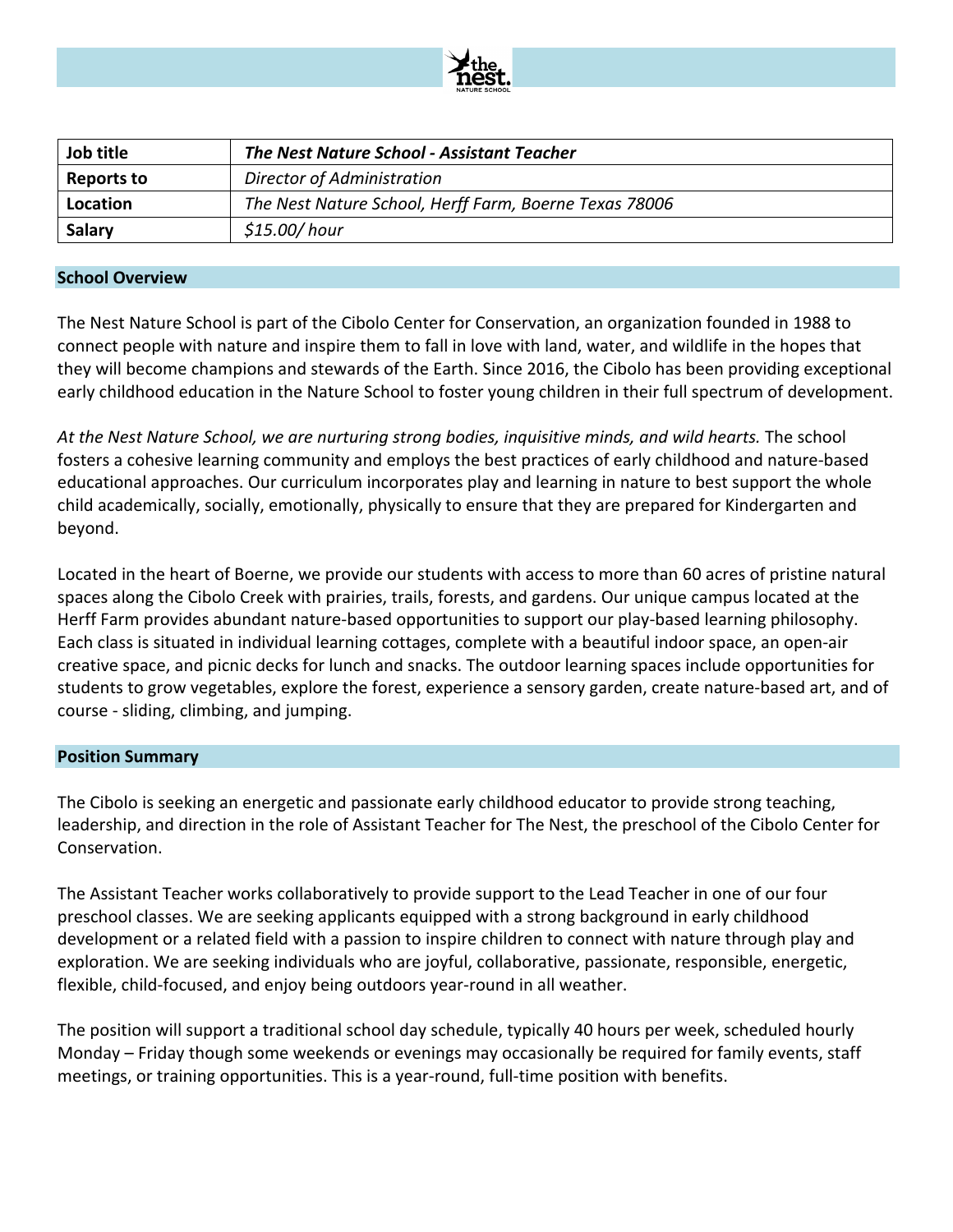#### **Essential Functions/Responsibilities**

Work with Lead Teacher and other teaching staff to:

- Implement a nature-based developmentally appropriate preschool program guided by the needs of the children, the standards of early childhood education, and mission of The Nest Nature School and Cibolo Center for Conservation.
- Supervise children in day-to-day routines and transitions, engage during daily hikes, support snack and mealtimes, and activity set-up/clean-up.
- Maintain safe classroom spaces including maintaining the first aid kit, monitoring children in the use of materials and supplies, and assisting with animal care.

### Teaching & Curriculum

- Assist Lead Teacher in preparing and facilitating curriculum.
- Demonstrate the ability to multi-task, be flexible, and exhibit patience in a collaborative setting.
- Responsibly supervising children in day-to-day routines in all areas of the campus during core school hours (9am - 2pm), as well as before and after school programming.
- Establishing and modeling safe and calm nap time routines, preparing and cleaning up snack, helping with activity set-up and clean-up.
- Support student learning in the areas of social and emotional learning, pre-literacy, gross and fine motor, math, art, natural history, ecology, art, music, dance, and drama.
- Appropriately assist students in self-care skills.
- Ability to observe the effectiveness and success of curriculum and constructively relay information to Lead Teacher as necessary.
- Assist with student assessments and portfolios to share with administration and parents as needed.

# Physical Environment:

- Ensure children's physical and emotional safety, including following procedures in risky play, sensory play, medication administration, allergy management, and authorized release.
- Maintain a clean, healthy, and safe outdoor and indoor environment.
- Ensure personal and classroom compliance with all relevant rules and regulations including licensing, school, and organizational guidelines.
- Ability to identify, or to learn to identify, local natural hazards such as poison ivy, wasps, etc.
- Respond confidently to emergencies in a calm and responsible manner and uphold emergency protocols.
- Ability to safely and confidently facilitate activities with young children in various weather conditions and seasons.

# Relationships & Communication

- Maintain a safe, joyful, and respectful classroom environment for students and other staff.
- Provide a physically and emotionally safe environment for children in indoor and outdoor settings.
- Develop students' social, emotional, and behavioral skills through positive guidance, modeling, and conflict resolution strategies.
- Create a culturally responsive and socially inclusive classroom for all students and their families.
- Engage enthusiastically and appropriately with families and other members of the school community through digital, verbal, written, and in-person interactions.
- Support Lead Teacher in maintaining ongoing communication (verbal and/or written) daily with parents and caregivers.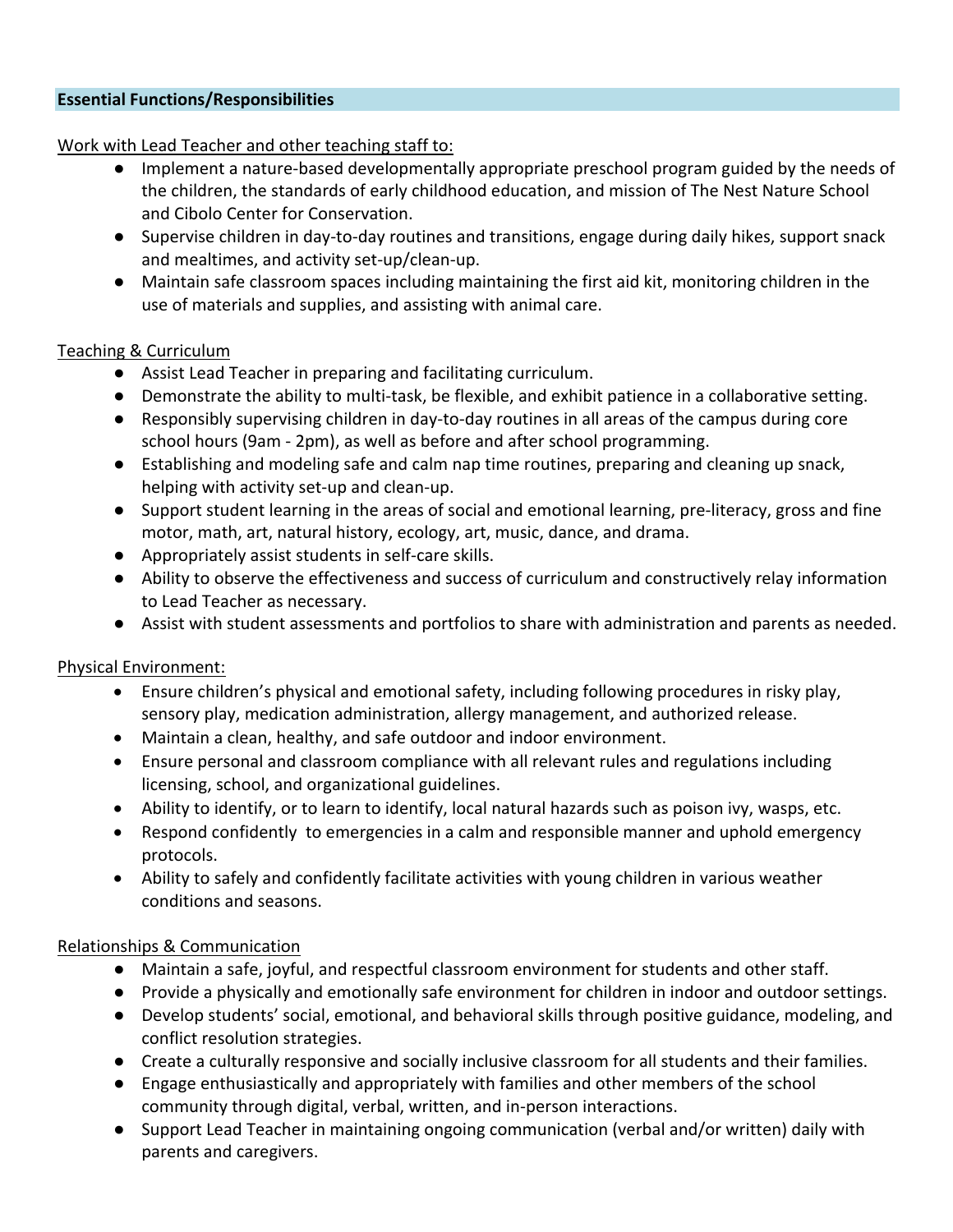- Communicate directly with guardians appropriately and effectively through in-person, digital, verbal, and/or written communication.
- Constructively communicate concerns about the learning environment, students, or staff to the Preschool Director.

## Creating Community

- Actively participate in weekly, monthly, and as needed staff meetings and trainings.
- Participate in Cibolo Center for Conservation staff meetings and special events to ensure connection with the rest of the staff and members.
- Engage with positive and proactive communication and interpersonal skills.
- Based on assigned schedule or shift, provide scheduled breaks for other teaching staff

# Other Duties:

- Obtain 24 hours of continuing education yearly.
- Maintain cleanliness of classroom and communal spaces on a daily basis.
- Other duties as assigned.

# **Position Qualifications**

- 1+ years' experience as an assistant teacher or in a support role at an accredited preschool, preferably with play-based or nature-based learning approach
- Confidence facilitating children in outdoor or non-traditional classroom setting.
- A commitment to the importance of play and nature in early childhood education.
- Working knowledge or willingness to learn natural history, ecology, and conservation concepts.
- Working knowledge or willingness to learn risk assessment in the environments of young children.
- Computer literacy, including use of Microsoft Office Suite and email to support child related documentation and other communication.
- Ability to communicate effectively in English with demonstrated strong oral and written skills.
- Eagerness to embrace the mission of the school and larger organization.
- High emotional intelligence and ability to function effectively as a collaborative teaching team.
- Pediatric CPR/first aid certification, or the willingness to receive within 2 weeks of employment.
- Employment is contingent on applicant passing fingerprinting and background check.
- Must have reliable transportation.
- Must be flexible and willing to assist with a variety of teaching and administrative duties including any additional roles outside of those stated.

# **Preferred Qualifications**

- Some coursework in or completion of Child Development Associates (CDA), Associates or Bachelor's degree in Early Childhood Education, Child Development, or other related educational field.
- Certification or formal training in nature-based education or place-based education.
- Certification or formal training in Waldorf, Reggio Emilio, or Montessori pedagogies.
- Fluent in language other than English (Spanish preferred).